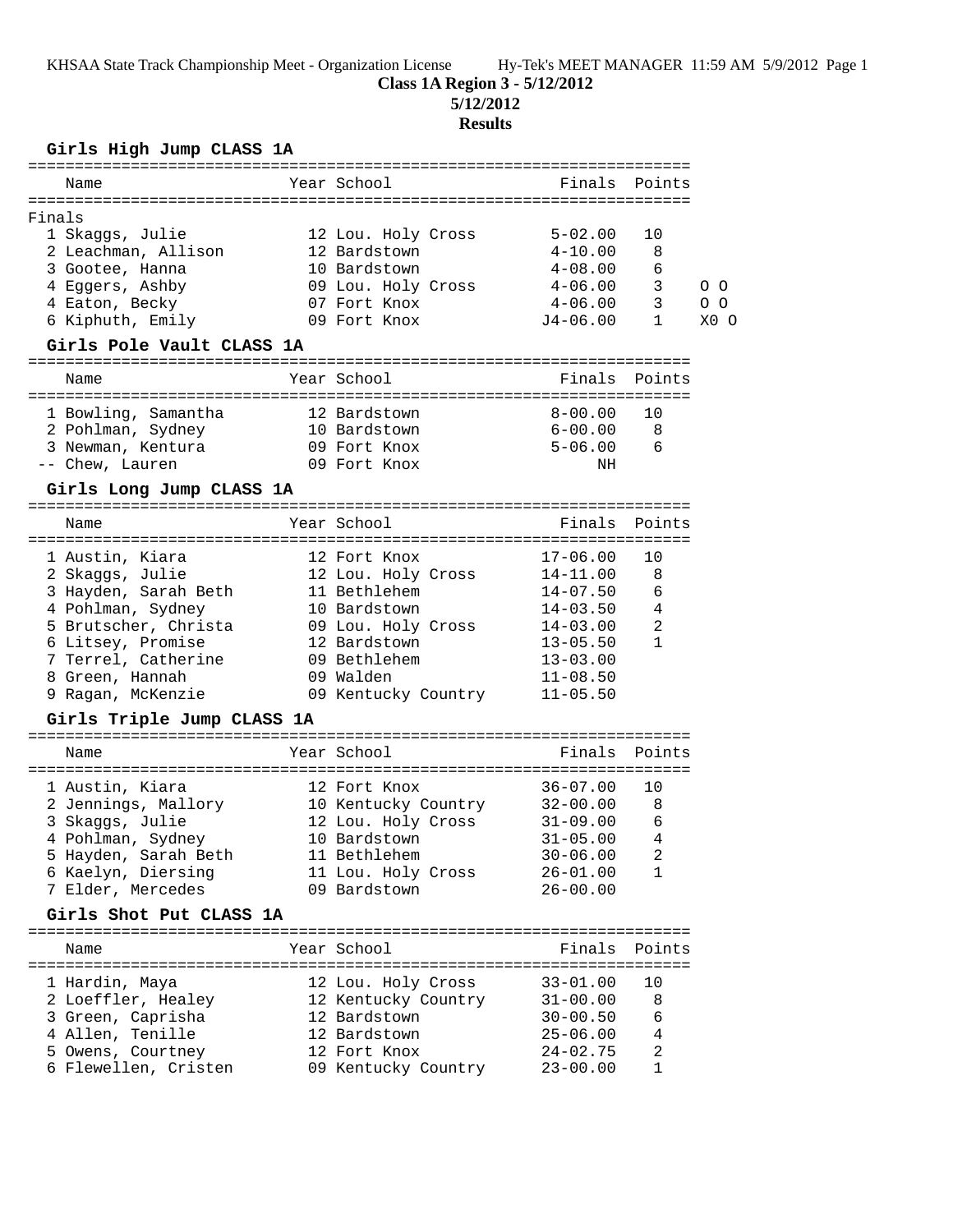KHSAA State Track Championship Meet - Organization License Hy-Tek's MEET MANAGER 11:59 AM 5/9/2012 Page 2

**Class 1A Region 3 - 5/12/2012**

**5/12/2012**

# **Results**

| Girls Shot Put CLASS 1A                           |                                                     |                    |                       |        |
|---------------------------------------------------|-----------------------------------------------------|--------------------|-----------------------|--------|
| 7 Roarx, Rachel                                   | 09 Lou. Holy Cross 21-07.00                         |                    |                       |        |
| 8 Koza, Tessie                                    | 09 Walden                                           | $19 - 06.00$       |                       |        |
| Girls Discus Throw CLASS 1A                       |                                                     |                    |                       |        |
|                                                   |                                                     |                    |                       |        |
| Name                                              | Year School                                         | Finals             | Points                |        |
|                                                   |                                                     |                    |                       |        |
| 1 Hardin, Maya                                    | 12 Lou. Holy Cross                                  | $99 - 09$          | 10                    |        |
| 2 Green, Caprisha                                 |                                                     | 98-00              | 8                     |        |
| 3 Loeffler, Healey<br>4 Ackley, Jenna             | 12 Bardstown<br>12 Kentucky Country<br>12 Bardstown | $96 - 07$          | 6                     |        |
| 5 Owens, Courtney                                 | 12 Fort Knox                                        | 78-02<br>$77 - 04$ | $\overline{4}$<br>- 2 |        |
| 6 Flewellen, Cristen 19 Kentucky Country 68-11    |                                                     |                    | 1                     |        |
| 7 Roarx, Rachel                                   |                                                     | $65 - 10$          |                       |        |
| 8 Koza, Tessie<br>09 Walden                       | 09 Lou. Holy Cross                                  | $40 - 03.50$       |                       |        |
|                                                   |                                                     |                    |                       |        |
| Boys High Jump CLASS 1A                           |                                                     |                    |                       |        |
| Name                                              | Year School                                         | Finals             | Points                |        |
|                                                   |                                                     |                    |                       |        |
| 1 Hubbard, Justin                                 | 12 Bardstown                                        | $6 - 04.00$        | 10                    |        |
| 2 Hammerstrom, Kendall 12 Lou. Holy Cross 6-00.00 |                                                     |                    | 8                     |        |
| 3 Coral, Gavin                                    | 09 Bardstown                                        | $5 - 10.00$ 6      |                       |        |
| 4 Mitchell, Darek 10 Lou. Holy Cross 5-08.00 4    |                                                     |                    |                       |        |
| 5 Schutte, Collin                                 | 12 Louisville Colle 5-06.00                         |                    | 2                     | 0 XO   |
| 6 Otey, SeLess                                    | 09 Fort Knox                                        | $J5 - 06.00$       | $\mathbf{1}$          | XXO XO |
| 7 Randall, Evan                                   | 09 Walden                                           | 5-04.00            |                       |        |
| 8 Allen, Rashaan<br><sup>0 B</sup> yan. Tayler    | 11 Fort Knox                                        | $5 - 02.00$        | XO                    |        |
|                                                   | 10 Bethlehem                                        | J5-02.00           | XXO                   |        |
| -- Hagan, Wyatt<br>09 Bethlehem                   |                                                     | ΝH                 |                       |        |
| Boys Pole Vault CLASS 1A                          |                                                     |                    |                       |        |
|                                                   |                                                     |                    |                       |        |
| Name                                              | Year School                                         | Finals Points      |                       |        |
| 1 Beam, Benjamin                                  | 12 Bardstown                                        | $12 - 00.00$       | 10                    |        |
| 2 Donaldson, Phillip 12 Bardstown                 |                                                     | $11 - 00.00$ 8     |                       |        |
| 3 Dean, Andre                                     | 10 Fort Knox                                        | $10 - 06.00$ 6     |                       |        |
| 4 Dean, Hyrum                                     | 12 Fort Knox                                        | 9-06.00            | $\overline{4}$        |        |
| Boys Long Jump CLASS 1A                           |                                                     |                    |                       |        |
|                                                   |                                                     |                    |                       |        |
| Name                                              | Year School                                         | Finals             | Points                |        |
| ================================                  | ========                                            | ============       |                       |        |
| 1 Drury, Aaron                                    | 11 Lou. Holy Cross                                  | $20 - 09.50$       | 10                    |        |
| 2 Cruz, Oscar                                     | 12 Fort Knox                                        | $20 - 06.00$       | 8                     |        |
| 3 Hubbard, Justin                                 | 12 Bardstown                                        | 19-07.50           | 6                     |        |
| 4 Hepburn, Nathan                                 | 09 Whitefield Academy                               | 18-10.00           | 4<br>$\overline{2}$   |        |
| 5 Goldring, Dallion                               | 10 Bardstown                                        | $18 - 08.00$       |                       |        |
| 6 Keith, Blake                                    | 12 Lou. Holy Cross                                  | $17 - 10.50$       | $\mathbf{1}$          |        |
| 7 Otey, SeLess                                    | 09 Fort Knox                                        | $17 - 10.00$       |                       |        |
| 8 Randall, Evan                                   | 09 Walden                                           | $16 - 06.00$       |                       |        |
| 9 Isham, Simon                                    | 12 Walden                                           | $16 - 03.25$       |                       |        |
| 10 Ryan, Tayler                                   | 10 Bethlehem                                        | $16 - 03.00$       |                       |        |
| 11 Hasnain, Humza                                 | 12 Kentucky Country                                 | $15 - 03.50$       |                       |        |